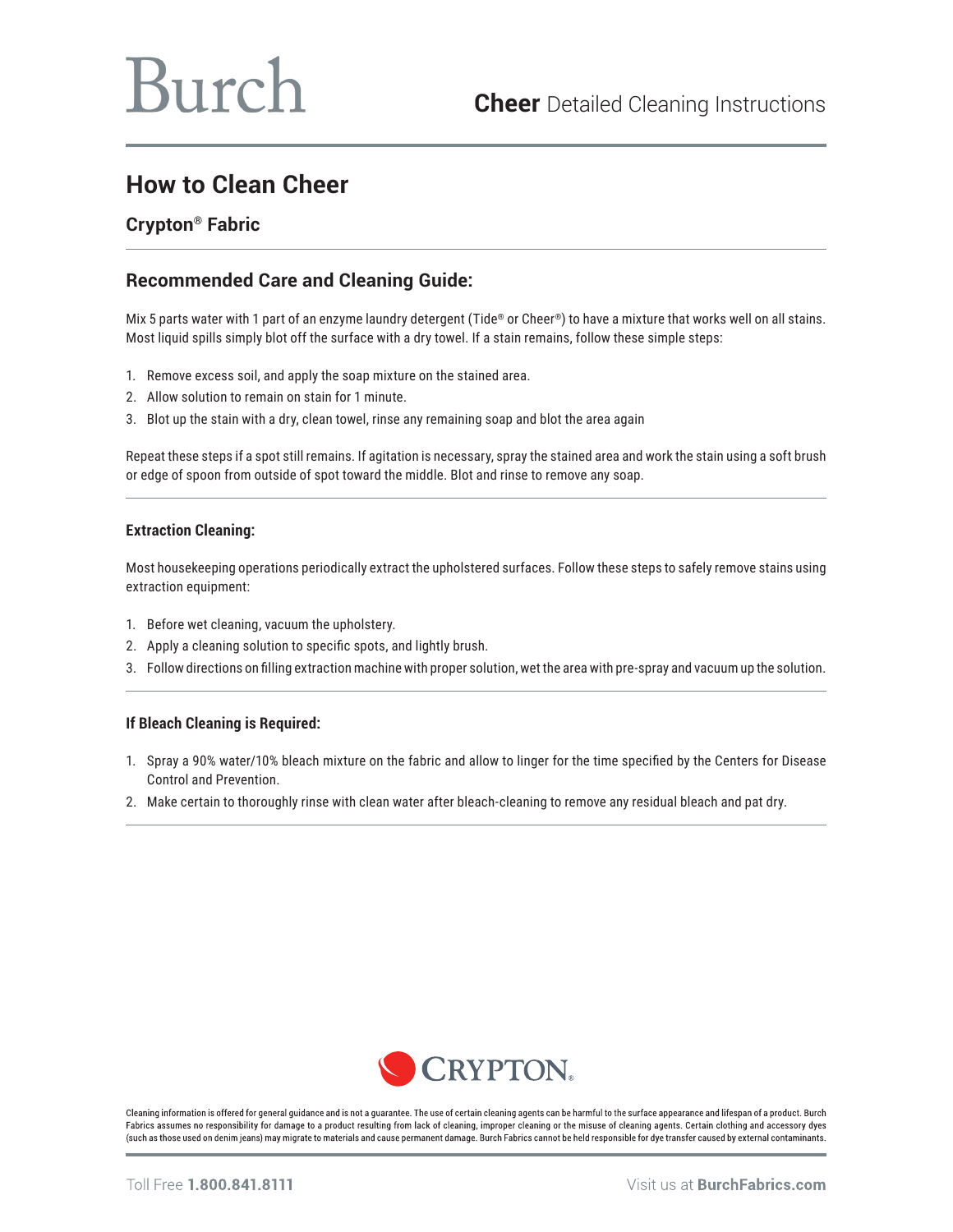# Burch

# **How to Clean Glee**

## **Crypton® Fabric**

# **Recommended Care and Cleaning Guide:**

Mix 5 parts water with 1 part of an enzyme laundry detergent (Tide® or Cheer®) to have a mixture that works well on all stains. Most liquid spills simply blot off the surface with a dry towel. If a stain remains, follow these simple steps:

- 1. Remove excess soil, and apply the soap mixture on the stained area.
- 2. Allow solution to remain on stain for 1 minute.
- 3. Blot up the stain with a dry, clean towel, rinse any remaining soap and blot the area again

Repeat these steps if a spot still remains. If agitation is necessary, spray the stained area and work the stain using a soft brush or edge of spoon from outside of spot toward the middle. Blot and rinse to remove any soap.

#### **Extraction Cleaning:**

Most housekeeping operations periodically extract the upholstered surfaces. Follow these steps to safely remove stains using extraction equipment:

- 1. Before wet cleaning, vacuum the upholstery.
- 2. Apply a cleaning solution to specific spots, and lightly brush.
- 3. Follow directions on filling extraction machine with proper solution, wet the area with pre-spray and vacuum up the solution.

#### **If Bleach Cleaning is Required:**

- 1. Spray a 90% water/10% bleach mixture on the fabric and allow to linger for the time specified by the Centers for Disease Control and Prevention.
- 2. Make certain to thoroughly rinse with clean water after bleach-cleaning to remove any residual bleach and pat dry.



Cleaning information is offered for general guidance and is not a guarantee. The use of certain cleaning agents can be harmful to the surface appearance and lifespan of a product. Burch Fabrics assumes no responsibility for damage to a product resulting from lack of cleaning, improper cleaning or the misuse of cleaning agents. Certain clothing and accessory dyes (such as those used on denim jeans) may migrate to materials and cause permanent damage. Burch Fabrics cannot be held responsible for dye transfer caused by external contaminants.